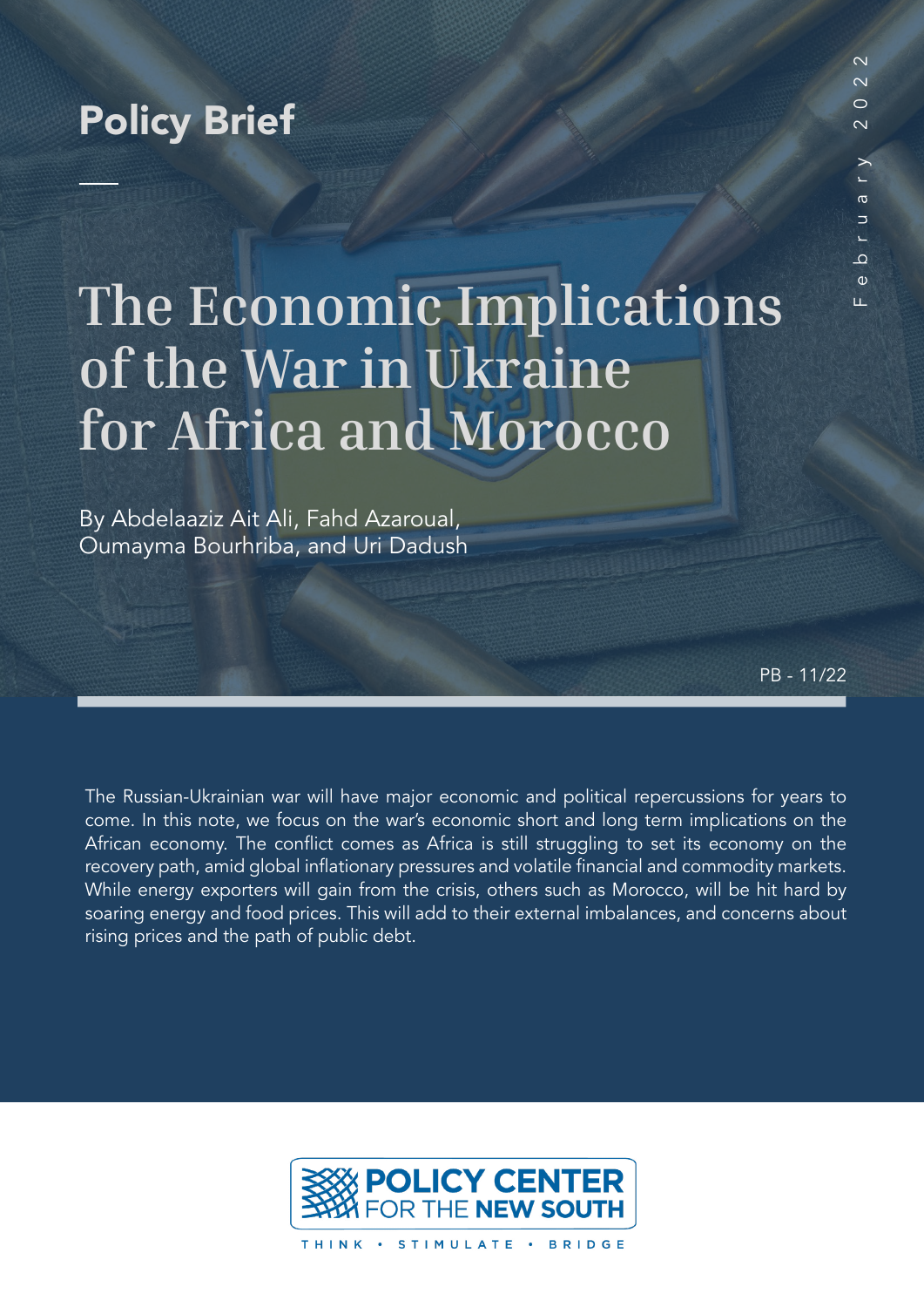Russia's full-scale invasion of Ukraine on February 24 will have major political and economic repercussions on the rest of the world that will be felt over months and years to come. This note focuses narrowly on the war's economic implications for the 54 countries and 1 billion people of Africa. We devote special attention to Morocco, a lower-middle-income nation that imports over 90% of its energy and half its cereals, and which is among the African nations most exposed to the crisis.

We make the following main points:

- The Russia-Ukraine war is a major event, perhaps the most dangerous international incident since the Cuban missile crisis.
- Its impact is difficult to predict, especially since it comes at a time when the global economy is still in the grip of a pandemic and in the midst of inflationary pressures, which are likely to intensify, especially if the conflict is protracted.
- Even before the crisis, Africa's economic prospects were not propitious. However, the implications of the war for Africa are mixed; while energy exporters will see big gains, energy and food importers such as Morocco will be hurt, adding to their external imbalances and concerns about the size of public debt.

### THE ECONOMIC SITUATION AT THE OUTSET OF THE CONFLICT

A conflict between Russia and Ukraine, ranked respectively as the world's 13th and 61st largest economies by GDP, and the world's breadbasket, never comes at a good time. However, the present conjuncture is especially arduous. The global economy is still in the middle of a fourth pandemic wave, and only 11% of Africans are fully vaccinated. Though the world economy is in the second year of recovery and is projected by the World Bank's Global Economic Prospects to grow by 4.4% in 2022, uncertainty remains high because of the pandemic, a surge in prices (as median inflation has increased from 2.2% pre-pandemic to 3%), and the prospect of higher interest rates. In the United States, the world's financial center, prices rose by 7.5% in January 2022 year-on-year, and the Federal Reserve Bank is expected to execute several hikes in its policy interest rate in 2022 and 2023.

Even before the invasion, Africa's economic prospects were not propitious. Africa is still very exposed to the pandemic, and, according to the World Bank (2022), per-capita income in most African countries will remain below pre-pandemic levels at least into 2023. Median inflation was reported at 5.1% y-o-y in late 2021. Africa—especially North Africa is especially badly affected by high food prices, as food accounts for nearly 40% of the household budget in many countries. Poverty levels—measured at \$1.90 a day—have increased from 34% before the pandemic to 39% (African Economic Outlook, 2021). The 43 African countries that are energy importers, according to African Development Bank classification, also suffer indirectly from high coal, gas, and oil prices, since they raise the costs of producing fertilizers and food, both highly energy intensive.

### THE IMPACT OF THE WAR ON WORLD TRADE

The two protagonists in the conflict are not systemically determinant powers in the global economy, but they play central roles in specific commodities. With a population of 144 million, the Russian Federation accounts for about 2% of world GDP, about the size of the Belgian and Dutch economies together. Its integration into global value chains (GVC) is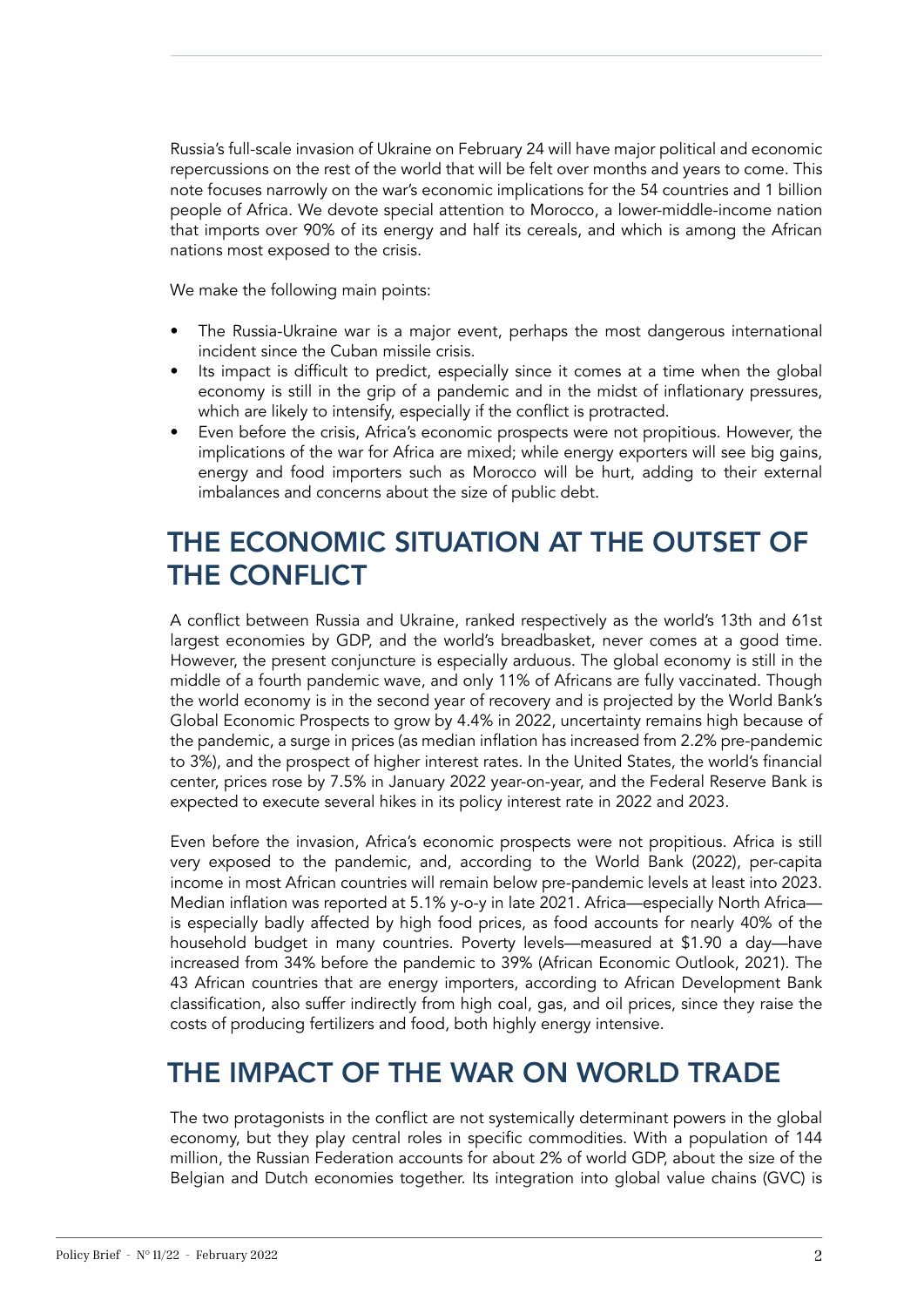limited and consists mainly of providing raw materials in the form of fossil fuels, cereals, and fertilizers. Russia's exports rely only to a very limited extent on foreign inputs. For example, while 24% of Spain's exports consist of foreign inputs, only 9% do in the case of Russia.

The Ukrainian economy, although more diversified than Russia's, is far smaller, accounting only for 0.2% of global output. However, Ukraine plays a critical role in the international food market, supplying 6% of the world's cereal exports, and 10% of vegetable oil and oil seed exports. The share is even more important for wheat, reaching 10% of global exports, and sunflower oil, at 50% of world exports. The Donetsk and Luhansk regions, where military operations are especially intense, are the source of 8% of Ukrainian wheat production and 9% of sunflower seed (IFPRI, 2022). Other important areas of production border Belarus and Russia, from where military attacks have been launched. The harvest season is in summer, and exports occur in the fall. However, disruption of Ukraine's supply capacity and transportation routes over the course of the conflict and beyond it is bound to have a significant immediate effect on the price of these commodities.

Russia and Ukraine together are major players in the energy, food and fertilizers industries (Table 1). Russia plays a central role in energy markets; its exports account for around 11% and 9% of global petroleum and gas imports respectively<sup>1</sup>. Russia accounts for 5% of global cereals imports and 24% of wheat. Russian sunflower oil exports are also critical for the global market, as they represent 23% of world imports of that product. Russia is also the world's largest supplier of fertilizers, accounting for 12.5% of the world imports of manufactured fertilizers and is one of the largest supplier of metals such as palladium, nickel, and aluminum.

#### Table 1:

#### Main Ukrainian and Russian exports and their shares of global trade

| <b>TOP 10</b><br><b>UKRAINIAN</b><br><b>EXPORTS</b> | <b>SHARE</b><br><b>OF</b><br><b>GLOBAL</b><br><b>IMPORTS</b><br>(% ) | <b>SHARE</b><br><b>OF</b><br><b>UKRAINIAN</b><br><b>EXPORTS</b><br>(% ) | <b>TOP 10</b><br><b>RUSSIAN</b><br><b>EXPORTS</b><br>(% ) | <b>SHARE</b><br><b>OF</b><br><b>GLOBAL</b><br><b>IMPORTS</b><br>(% ) | <b>SHARE</b><br><b>OF</b><br><b>RUSSIAN</b><br><b>EXPORTS</b><br>(% ) |
|-----------------------------------------------------|----------------------------------------------------------------------|-------------------------------------------------------------------------|-----------------------------------------------------------|----------------------------------------------------------------------|-----------------------------------------------------------------------|
| Vegetable oils                                      | 6.7                                                                  | 9.3                                                                     | <b>UN Special</b><br>code*                                | 14.2                                                                 | 13.0                                                                  |
| Cereals                                             | 6.0                                                                  | 20.0                                                                    | Manufactured<br>fertilizers                               | 12.5                                                                 | 2.0                                                                   |
| Oil and fruit<br>seeds                              | 3.1                                                                  | 5.0                                                                     | Coal/coke/<br>briquettes                                  | 11.6                                                                 | 4.0                                                                   |
| Iron and steel                                      | 2.3                                                                  | 18.8                                                                    | Petroleum and<br>products                                 | 10.9                                                                 | 45.5                                                                  |
| Animal feed                                         | 1.8                                                                  | 3.0                                                                     | <b>Gas Natural</b><br>&manufactured                       | 8.7                                                                  | 6.8                                                                   |
| Metal ores/<br>metal scrap                          | 1.1                                                                  | 8.3                                                                     | Cork and wood                                             | 8.4                                                                  | 1.5                                                                   |

<sup>1.</sup> Numbers can differ from other sources following the trade nomenclature used.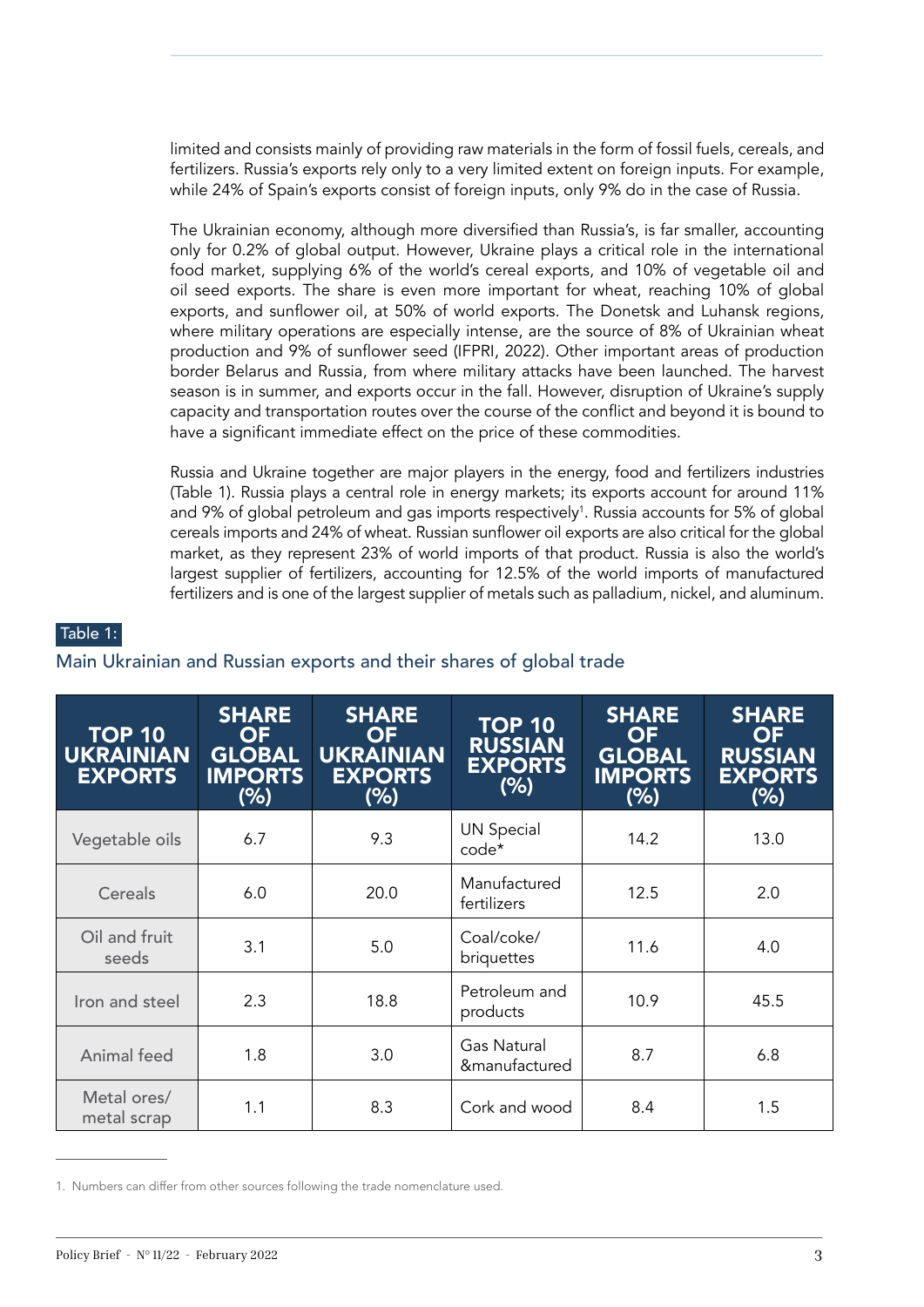| Meat &<br>preparations                        | 0.5 | 1.4  | Non-ferrous<br>metals      | 5.3 | 4.4   |
|-----------------------------------------------|-----|------|----------------------------|-----|-------|
| Railway &<br>tramway<br>equipment             | 0.2 | 1.5  | Cereals                    | 5.2 | 2.0   |
| Electrical<br>equipments                      | 0.1 | 4.8  | Iron and steel             | 4.7 | 4.5   |
| Industrial<br>equipments                      | 0.1 | 1.4  |                            |     |       |
|                                               |     |      | Metal ores/<br>metal scrap | 1.7 | 1.5   |
| Total exports by country in<br>billions of \$ |     | 50.1 |                            |     | 426.7 |

Source: WITS

\*Mainly arms

### OTHER EFFECTS ON THE GLOBAL ECONOMY

The sanctions on Russia declared so far are not of a kind to cripple the Russian economy. They do not, for example, envisage – at this stage at least - preventing completely the use of SWIFT to make bank transfers, and nor do the sanctions include stopping imports of oil, gas, cereals, and aluminum from Russia, simply because such measures are more likely to hurt Western consumers—especially Europeans—rather than Russia, which has low debt and large foreign currency reserves. Russia can also divert many of these exports towards China, with which it has increasingly close ties. The suspension of certification of the Russian gas pipeline to Germany, NordStream2, which is complete but not yet operational, and the announcement of sanctions against its shareholders by the United States, could reduce Europe's expected gas supply by 10%-15%. This means that gas could remain in short supply in Europe in coming years, requiring a search for alternative sources of gas and of energy, raising prices.

Even though the Russian economy will suffer a hit from the war, including sanctions on some of its banks and individuals, and the large devaluation of the ruble that will hurt the purchasing power of Russians, and even if the war devastates the Ukrainian economy, the direct effects on world GDP will be small because of the economies' modest shares of world output. This is especially the case if the conflict is of short duration, as many expect in view of Russia's overwhelming military advantage.

The main effects of the war are already evident in the volatility in financial and commodity markets and will be seen in weeks and months to come in inflation aggregates, complicating the calculus of central banks already bent on tightening monetary policy. Over the last fortnight or so, as the perceived risk of invasion increased, and was then confirmed, oil prices increased from \$88per barrel to \$98/barrel, and wheat prices increased from 759 US cents per bushel to 878 US cents per bushel. Over the same period, stock values markets in Europe and the U.S. have declined by 8% and 5.7% respectively. The yield on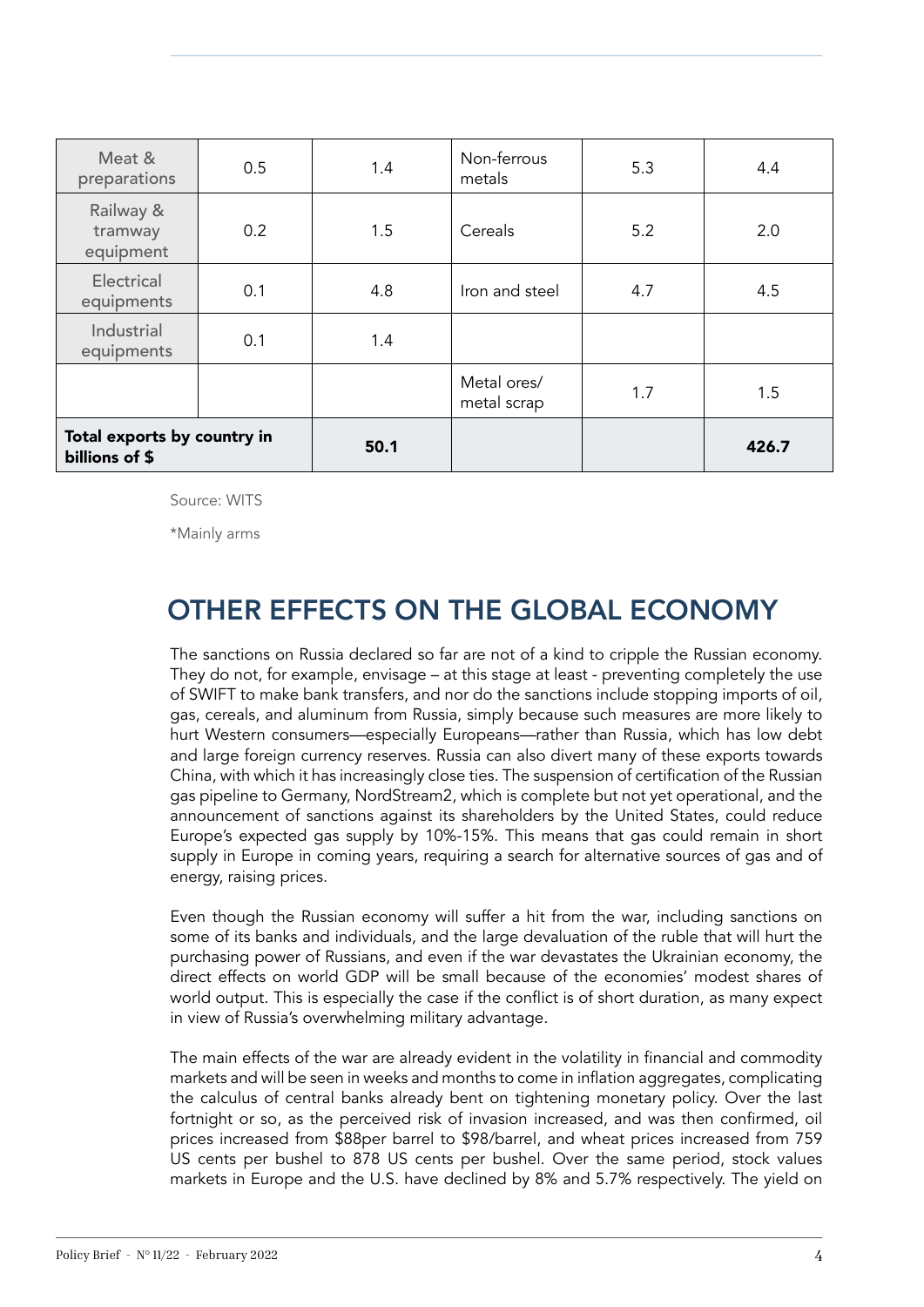the 10-year U.S. Treasury bond increased by 18 basis points, and the price of the largest high-yield bond exchange-traded funds (ETF), such as HYG<sup>2</sup> , has lost 2.1% of its value since February 1. However, equity indexes have rallied in recent sessions, in part because announced sanctions on Russia were less severe than expected.

#### Figure 1: Wheat and Brent prices evolution in 2022



Source: Wall Street Journal

The increased uncertainty will affect consumer and investment demand across the world. A useful measure in this regard is the economic policy uncertainty index<sup>3</sup> for the United States. It has shown a significant increase since early December 2021, coinciding with rising tensions in Ukraine and massing of Russian troops on its borders. The climate of uncertainty will be aggravated by the effect on inflation aggregates of higher oil and food prices. For example, analysts have predicted that the effect might be to raise consumer inflation by 1%-1.5%. Loss of confidence and higher energy prices point to slower growth. Oxford Economics, for example, estimates that global GDP will slow by about 0.2% in 2022 relative to the previous baseline, with Europe seeing a deceleration of around 0.4% which will persist over the next two years. Russia will be the most affected, though the impact will be moderate—a deceleration in the region of 1% over the next two years. Central Banks will have to factor into decisions to raise interest rates both this higher inflation and the increased risk of a sharp slowdown due to the uncertain environment. Higher inflation increases the probability of a hard landing of the global economy, and even of a prolonged economic slowdown as policy interest rates are raised.

<sup>2.</sup> HYG is one of the most widely used high-yield bond ETFs (Blomberg).

<sup>3.</sup> The indicator is available on a daily basis but released every week. it reflects the frequency of articles in 10 leading US newspapers that contain the specific words. the index spikes near tight presidential elections, Gulf Wars I and II, the 9/11 attacks, the 2011 debt-ceiling dispute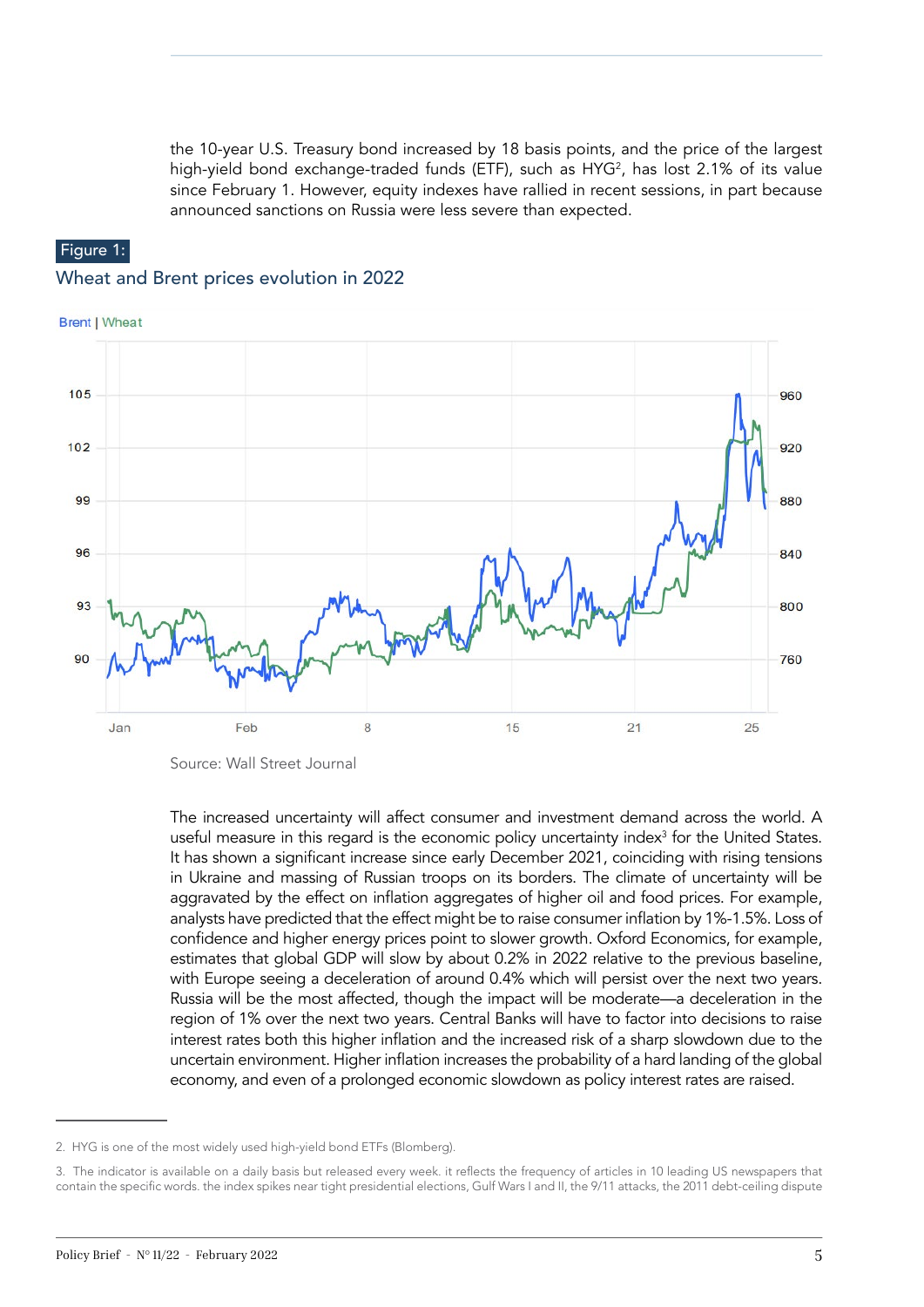### THE EFFECTS ON AFRICA

Of Africa's 54 countries, 11 are large energy exporters and the rest are net energy importers, or in approximate self-sufficiency. To illustrate the effects of the war on Africa, we focus on six large economies. Three are energy exporters: Algeria, Angola, and Nigeria. Two are close to self-sufficient in energy: Egypt, and South Africa. And Morocco is heavily dependent on imported energy and food. These six economies together account for over 60% of African GDP.

The oil exporters will see big gains from the rise in oil and gas prices of recent weeks, since Algeria's oil exports amount to 18.9% of GDP, Angola's 36.5%, and Nigeria's 10.3%. For example, a 20% to 30% increase in the price of oil and gas, in line with what was seen in recent months, if sustained, will add about 4% to 6% to Algeria's national income. Though these countries are also dependent on food imports to a differing degree (Nigeria is the least dependent), the additional cost of higher food prices would be dwarfed by their gains on energy exports.

The effects of the war on African energy importers, which also tend to be food importers, is strongly negative. Morocco is the largest African economy most likely to suffer a big adverse shock from the war since Morocco's imports of oil, gas, and coal equaled 6.4% of GDP in 2019, about twice the shares of Egypt and South Africa, which also have significant energy exports. Morocco is also a large importer of cereals. The cost of imported cereals as a share of GDP was 1.4% in 2019, but because of an expected bad harvest in 2022, imports could be 50% larger, or three times larger than 2021's imports. This means that the combined effect of higher oil and cereal prices could cost Morocco between 1% and 2% of national income this year, if sustained.

Besides the impact on Morocco's external balance, the surge in oil and food prices will add to the high budget deficit, estimated at 6.5% of GDP this year, since cooking gas is subsidized. Rising prices will also intensify inflationary pressures, as in the case of gasoline and other fuels where prices are liberalized. With trade unions pressing authorities to adjust wages to compensate for higher prices, inflation appears set to be higher still.

Most African energy importers are poor and less industrialized economies, with large agricultural sectors. They are not as dependent on imports of energy and cereals as Morocco, but they have less fiscal space to react, and a bigger proportion of their population is close to poverty thresholds, and even more exposed to food price shocks, than in Morocco.

It is important to note that, depending on the extent and duration of sanctions against Russia, and Russia's response, Africa could see new export opportunities in Europe (its most important market) and Russia, displacing European exports to Russia and Russian exports to Europe. Among the sectors which could be so affected are fruits and vegetables and fish in Russia, and fertilizers in Europe. For example, Morocco's exports of fertilizers, amounting to 4.5% of GDP in 2019, compete with Russia's on European markets, while Morocco's exports of fruits and vegetables and fish, which account for 2.6% of Morocco's GDP, compete with Europe's exports in Russia. Another example is South Africa, for which exports of fruits and vegetables constitute 1.1% of GDP.

The effects of the war at the sectoral level on Africa, which are negative for most countries, will likely be augmented by the effect of deteriorating macroeconomic conditions. Higher oil prices and international policy interest rates to fight inflation, widening spreads on risk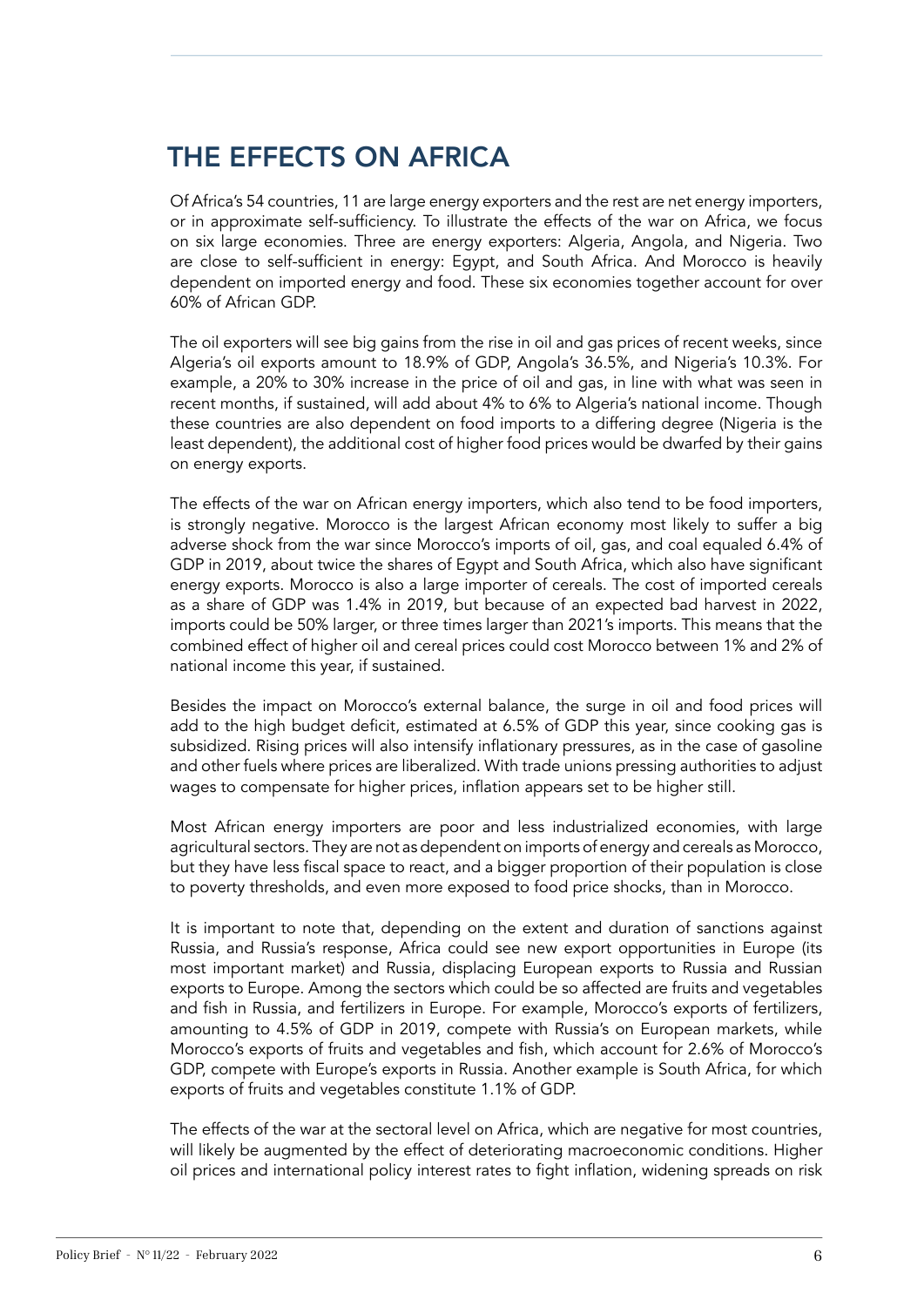assets as uncertainty persists, and slowing of the European economy, will spill over onto Africa. Those African countries that have access to international markets could see their borrowing costs increase by 1% or 2%. This should not cause a problem for countries with small external debts and manageable current account deficits, with Morocco among them. However, many countries in Africa—especially those that rely on official finance—have reached high levels of external debt in the wake of the pandemic and are now especially exposed.

Policymakers across the world are monitoring developments closely. Now that the invasion has been launched, one can only hope that the war will be as short and as bloodless as possible. In any scenario, a regime of sanctions against Russia, and retaliatory measures by Russia, are likely to persist for years to come. Energy and food importers in Africa will remain exposed to the crosswinds.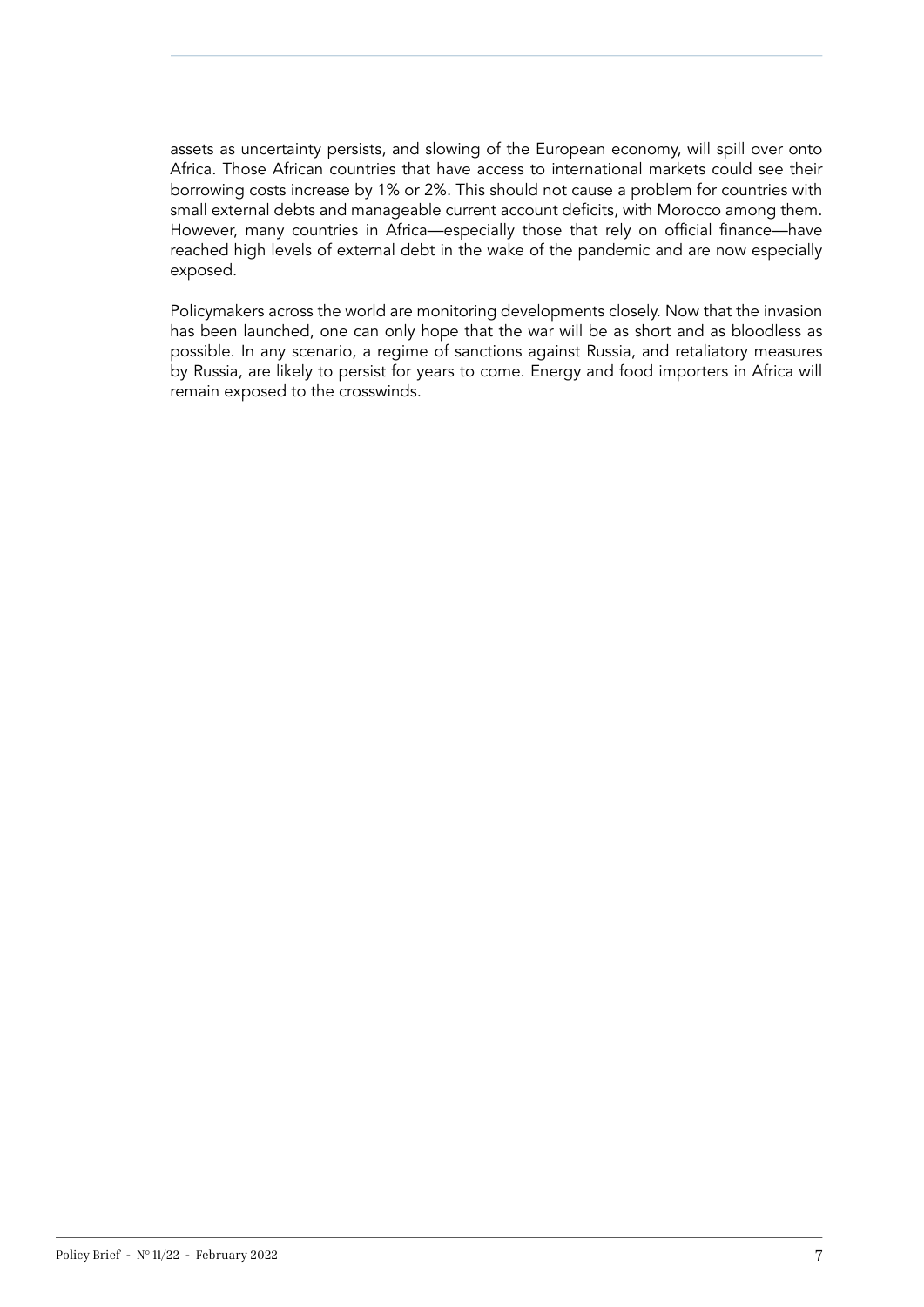### REFERENCES:

- African Development Bank. 2021. From Debt Resolution to Growth: The Road Ahead for Africa.
- International Monetary Fund. 2021. World Economic Outlook: Recovery during a Pandemic—Health Concerns, Supply Disruptions, Price Pressures.
- J. Glauber and D. Laborde "How will Russia's invasion of Ukraine affect global food security?" International Food Policy Research Institute, February 24, 2022.
- R. Baker, N. Bloom, S. Davis "Measuring economic policy uncertainty", NBER Working Paper, 2015.
- [L. Thomas](https://www.reuters.com/authors/leigh-thomas/) and [J. Strupczewski,](https://www.reuters.com/authors/jan-strupczewski/) "Ukraine crisis will hit the economy, but EU is ready, officials say" Reuters, February 25th.
- T. Orva and I. Macfee "Russia invades Ukraine, damaging the global economy", Oxford Economics, February 24th.
- World Bank Global Economic Prospects, 2022